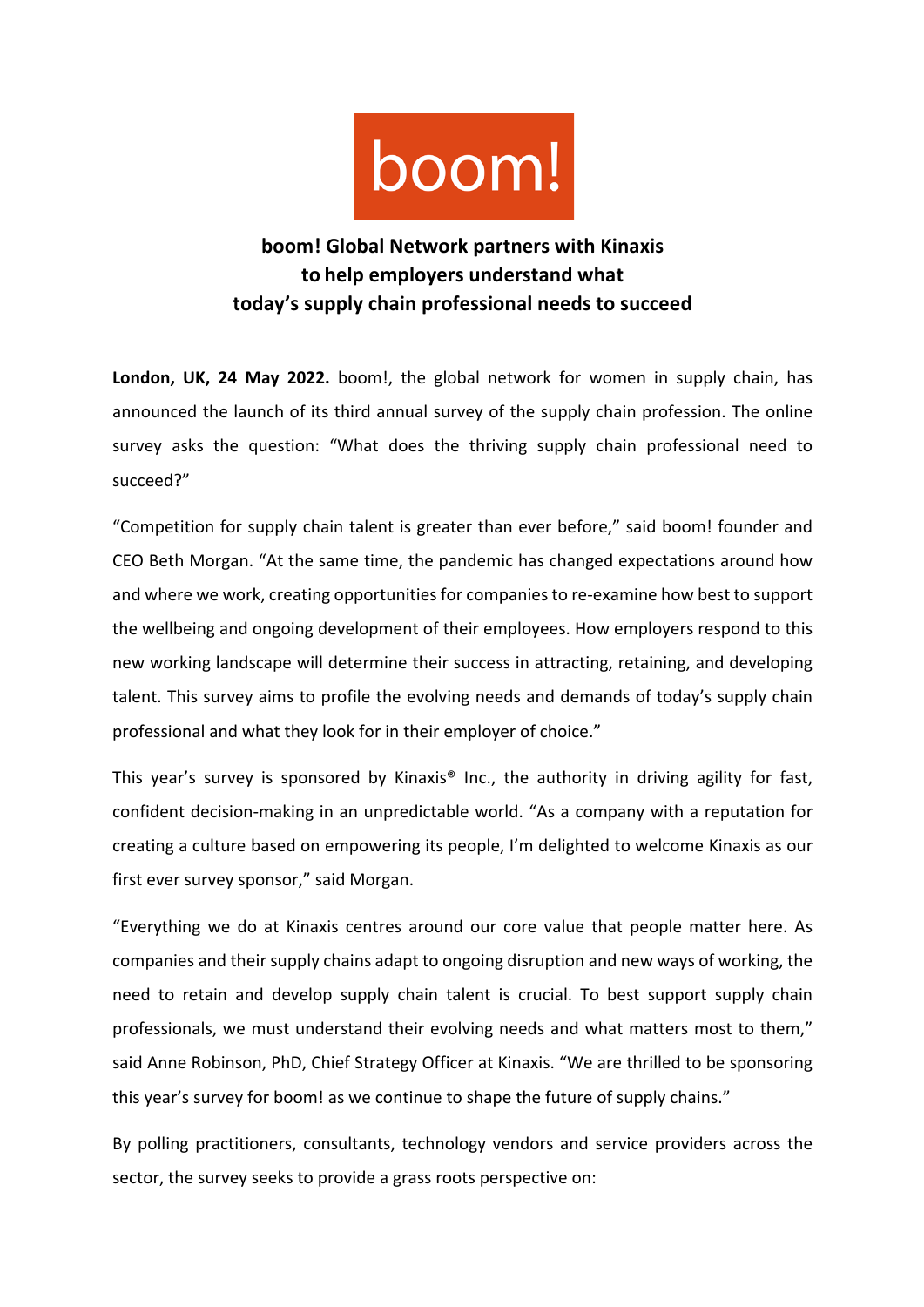- What's driving the Great Resignation in supply chain
- Trends in career planning and progression
- The key attributes employees value and expect from their employer and line manager
- The benefits, resources, and other elements needed to thrive in their roles
- The ingredients that keep supply chain professionals motivated and engaged

Open to all professionals across the supply chain sector, the survey is available now at https://www.surveymonkey.co.uk/r/boomsurvey2022nr

The results of the survey will be available later this year.

## **Contact**

For more information contact Erin Meehan at hello@boomglobalnetwork.com.

## **About boom!**

boom! brings together a powerful, cross-industry community of female supply chain professionals for inspiration, learning, growth, action and celebration. Founded in 2019, the community has attracted hundreds of members from 42 countries worldwide. Membership of the community provides access to content and resources designed to help enable the advancement and acceleration of the role and careers of women in the supply chain sector.

The boom! community is guided by an Executive Advisory Board of influential supply chain and business operations leaders from Bath & Body Works, Burberry, The Estée Lauder Companies, MSD, Microsoft, Mondelēz International, New Balance, Nomad Foods and Unilever. Other corporate members include Cargill, Coca-Cola Europacific Partners, Colgate-Palmolive, Diageo, Electrocomponents, GE Appliances, and UChicago Medicine. For more about boom! visit boomglobalnetwork.com or follow us on LinkedIn.

## **About Kinaxis Inc.**

Everyday volatility and uncertainty demand quick action. Kinaxis® delivers the agility to make fast, confident decisions across integrated business planning and the digital supply chain.